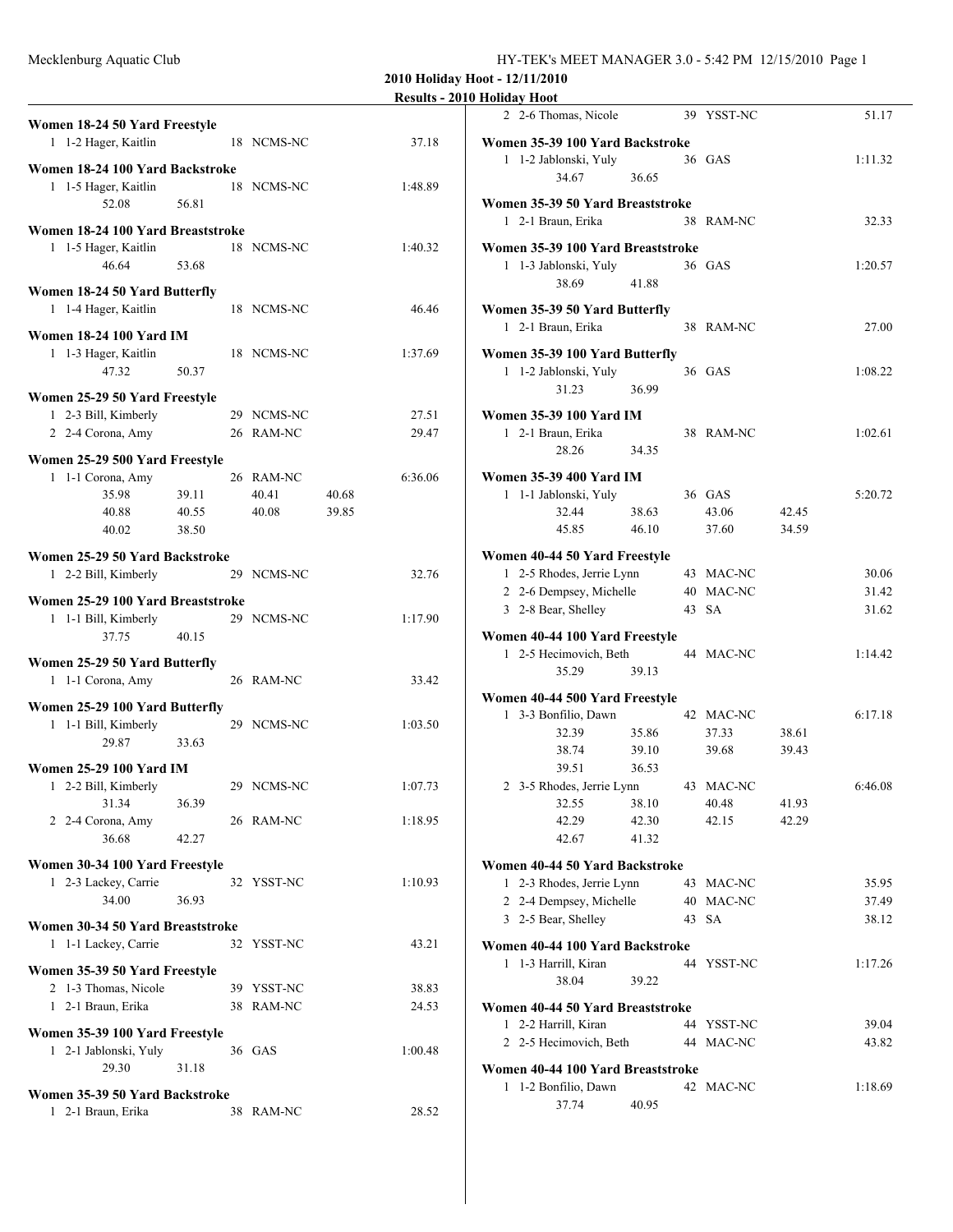| Mecklenburg Aquatic Club | HY-TEK's MEET MANAGER 3.0 - 5:42 PM 12/15/2010 Page 2 |  |
|--------------------------|-------------------------------------------------------|--|
|                          |                                                       |  |

|                                     |       |            |       | Results - 201 |  |
|-------------------------------------|-------|------------|-------|---------------|--|
| (Women 40-44 100 Yard Breaststroke) |       |            |       |               |  |
| 2 1-4 Bear, Shelley                 |       | 43 SA      |       | 1:23.58       |  |
| 40.08                               | 43.50 |            |       |               |  |
| Women 40-44 50 Yard Butterfly       |       |            |       |               |  |
| 2 1-2 Harrill, Kiran                |       | 44 YSST-NC |       | 34.54         |  |
| 1 2-4 Bear, Shelley                 |       | 43 SA      |       | 34.17         |  |
| 3 2-6 Hecimovich, Beth              |       | 44 MAC-NC  |       | 39.15         |  |
|                                     |       |            |       |               |  |
| Women 40-44 100 Yard IM             |       |            |       |               |  |
| 1 1-1 Harrill, Kiran                |       | 44 YSST-NC |       | 1:15.35       |  |
| 35.92                               | 39.43 |            |       |               |  |
| 2 2-5 Rhodes, Jerrie Lynn           |       | 43 MAC-NC  |       | 1:19.38       |  |
| 38.20                               | 41.18 |            |       |               |  |
| <b>Women 40-44 200 Yard IM</b>      |       |            |       |               |  |
| 1 1-2 Bonfilio, Dawn                |       | 42 MAC-NC  |       | 2:40.25       |  |
| 35.67                               | 43.73 | 43.58      | 37.27 |               |  |
| 2 1-3 Bear, Shelley                 |       | 43 SA      |       | 2:45.43       |  |
| 35.37                               | 44.90 | 46.05      | 39.11 |               |  |
| Women 45-49 50 Yard Freestyle       |       |            |       |               |  |
| 2 1-1 Roeth, Cynthia                |       | 49 MAC-NC  |       | 36.49         |  |
| 1 2-7 Cooper, Missy                 |       | 45 NCMS-NC |       | 31.59         |  |
|                                     |       |            |       |               |  |
| Women 45-49 100 Yard Freestyle      |       |            |       |               |  |
| 2 1-2 Maa, Diana                    |       | 46 HARY-NC |       | 1:32.07       |  |
| 40.91                               | 51.16 |            |       |               |  |
| 1 2-2 Souther, Carolyn              |       | 47 MAC-NC  |       | 1:01.07       |  |
| 29.61                               | 31.46 |            |       |               |  |
| Women 45-49 500 Yard Freestyle      |       |            |       |               |  |
| 1 2-5 Maa, Diana                    |       | 46 HARY-NC |       | 9:19.31       |  |
| 42.53                               | 51.07 | 55.35      | 57.95 |               |  |
| 59.13<br>1:00.12                    |       | 59.54      | 59.34 |               |  |
| 58.81                               | 55.47 |            |       |               |  |
| Women 45-49 50 Yard Breaststroke    |       |            |       |               |  |
| 1 2-4 Cooper, Missy                 |       | 45 NCMS-NC |       | 39.54         |  |
| 2 2-6 Roeth, Cynthia                |       | 49 MAC-NC  |       | 45.82         |  |
|                                     |       |            |       |               |  |
| Women 45-49 50 Yard Butterfly       |       |            |       |               |  |
| 1 2-2 Souther, Carolyn              |       | 47 MAC-NC  |       | 28.97         |  |
| <b>Women 45-49 100 Yard IM</b>      |       |            |       |               |  |
| 2 1-2 Roeth, Cynthia                |       | 49 MAC-NC  |       | 1:36.10       |  |
| 45.04                               | 51.06 |            |       |               |  |
| 1 2-3 Souther, Carolyn              |       | 47 MAC-NC  |       | 1:11.95       |  |
| 32.88                               | 39.07 |            |       |               |  |
| Women 50-54 100 Yard Freestyle      |       |            |       |               |  |
| 1 1-1 Ruebel, Deb                   |       | 54 NCMS-NC |       | 1:21.85       |  |
| 39.54<br>42.31                      |       |            |       |               |  |
|                                     |       |            |       |               |  |
| Women 50-54 500 Yard Freestyle      |       |            |       |               |  |
| 1 3-6 Montgomery, Vicky             |       | 50 MAC-NC  |       | 7:13.49       |  |
| 38.73                               | 42.71 | 43.90      | 44.21 |               |  |
| 45.05                               | 45.04 | 44.17      | 44.20 |               |  |
| 44.00                               | 41.48 |            |       |               |  |
| Women 50-54 50 Yard Backstroke      |       |            |       |               |  |
| 1 1-2 Ruebel, Deb                   |       | 54 NCMS-NC |       | 48.12         |  |
|                                     |       |            |       |               |  |
|                                     |       |            |       |               |  |
|                                     |       |            |       |               |  |

| 10 Holiday Hoot                                            |                |                     |                |         |
|------------------------------------------------------------|----------------|---------------------|----------------|---------|
| Women 50-54 200 Yard Backstroke                            |                |                     |                |         |
| 1 1-1 Montgomery, Vicky                                    |                | 50 MAC-NC           |                | 3:18.85 |
| 48.05                                                      | 49.87          | 51.04               | 49.89          |         |
|                                                            |                |                     |                |         |
| Women 50-54 50 Yard Breaststroke                           |                |                     |                |         |
| 1 1-2 Ruebel, Deb                                          |                | 54 NCMS-NC          |                | 51.98   |
| Women 50-54 200 Yard Breaststroke                          |                |                     |                |         |
| 1 1-2 Montgomery, Vicky                                    |                | 50 MAC-NC           |                | 3:47.80 |
| 52.52                                                      | 58.07          | 58.36               | 58.85          |         |
|                                                            |                |                     |                |         |
| Women 50-54 50 Yard Butterfly                              |                |                     |                |         |
| 1 1-3 Ruebel, Deb                                          |                | 54 NCMS-NC          |                | 41.65   |
| Women 50-54 100 Yard Butterfly                             |                |                     |                |         |
| 1 1-3 Montgomery, Vicky                                    |                | 50 MAC-NC           |                | 1:37.23 |
| 45.49                                                      | 51.74          |                     |                |         |
| <b>Women 50-54 100 Yard IM</b>                             |                |                     |                |         |
| 1 1-4 Ruebel, Deb                                          |                | 54 NCMS-NC          |                | 1:38.34 |
| 45.26                                                      | 53.08          |                     |                |         |
|                                                            |                |                     |                |         |
| <b>Women 50-54 200 Yard IM</b>                             |                |                     |                |         |
| 1 1-4 Montgomery, Vicky                                    |                | 50 MAC-NC           |                | 3:22.40 |
| 47.31                                                      | 52.68          | 59.79               | 42.62          |         |
| Women 55-59 50 Yard Freestyle                              |                |                     |                |         |
| 1 2-2 Sargeant, Pat                                        |                | 57 GOLD-FG          |                | 27.46   |
| Women 55-59 100 Yard Freestyle                             |                |                     |                |         |
| 1 2-4 Amick, Beverly                                       |                | 56 BA-NC            |                | 1:11.21 |
| 33.93                                                      | 37.28          |                     |                |         |
| Women 55-59 200 Yard Freestyle                             |                |                     |                |         |
| 1 1-1 Smith, Alison                                        |                | 56 MAC-NC           |                | 3:20.92 |
| 46.93                                                      | 51.17          | 51.97               | 50.85          |         |
|                                                            |                |                     |                |         |
| Women 55-59 500 Yard Freestyle                             |                |                     |                |         |
| 2 2-4 Andersen, Kathy                                      |                | 55 MAC-NC           |                | 8:50.58 |
| 47.03                                                      | 53.03          | 52.87               | 54.02          |         |
| 54.31                                                      | 54.35          | 54.18               | 54.76          |         |
| 53.69<br>3 2-6 Richardson, Anita                           | 52.34          | 55 STAR-NC          |                | 9:36.76 |
|                                                            |                | 58.54               |                |         |
| 50.94<br>59.16                                             | 57.58<br>58.59 | 58.94               | 59.13<br>58.13 |         |
| 58.62                                                      | 57.13          |                     |                |         |
|                                                            |                |                     |                |         |
| 1 3-4 Vanderfleet-Scott, Jill<br>36.47                     | 39.41          | 56 YSST-NC<br>40.72 |                | 6:35.53 |
| 40.16                                                      |                | 39.89               | 40.67<br>40.20 |         |
| 39.61                                                      | 40.50<br>37.90 |                     |                |         |
|                                                            |                |                     |                |         |
| Women 55-59 50 Yard Backstroke                             |                |                     |                |         |
| 1 1-1 Vanderfleet-Scott, Jill                              |                | 56 YSST-NC          |                | 39.24   |
| 2 1-3 Richardson, Anita                                    |                | 55 STAR-NC          |                | 49.99   |
| Women 55-59 100 Yard Backstroke                            |                |                     |                |         |
| 1-1 Sargeant, Pat<br>1                                     |                | 57 GOLD-FG          |                | 1:11.06 |
| 35.03                                                      | 36.03          |                     |                |         |
| 2 1-4 Amick, Beverly                                       |                | 56 BA-NC            |                | 1:20.34 |
| 39.01                                                      | 41.33          |                     |                |         |
|                                                            |                |                     |                |         |
| Women 55-59 200 Yard Backstroke<br>1 1-2 Richardson, Anita |                | 55 STAR-NC          |                | 3:35.04 |
| 51.39                                                      | 54.83          | 55.26               | 53.56          |         |
|                                                            |                |                     |                |         |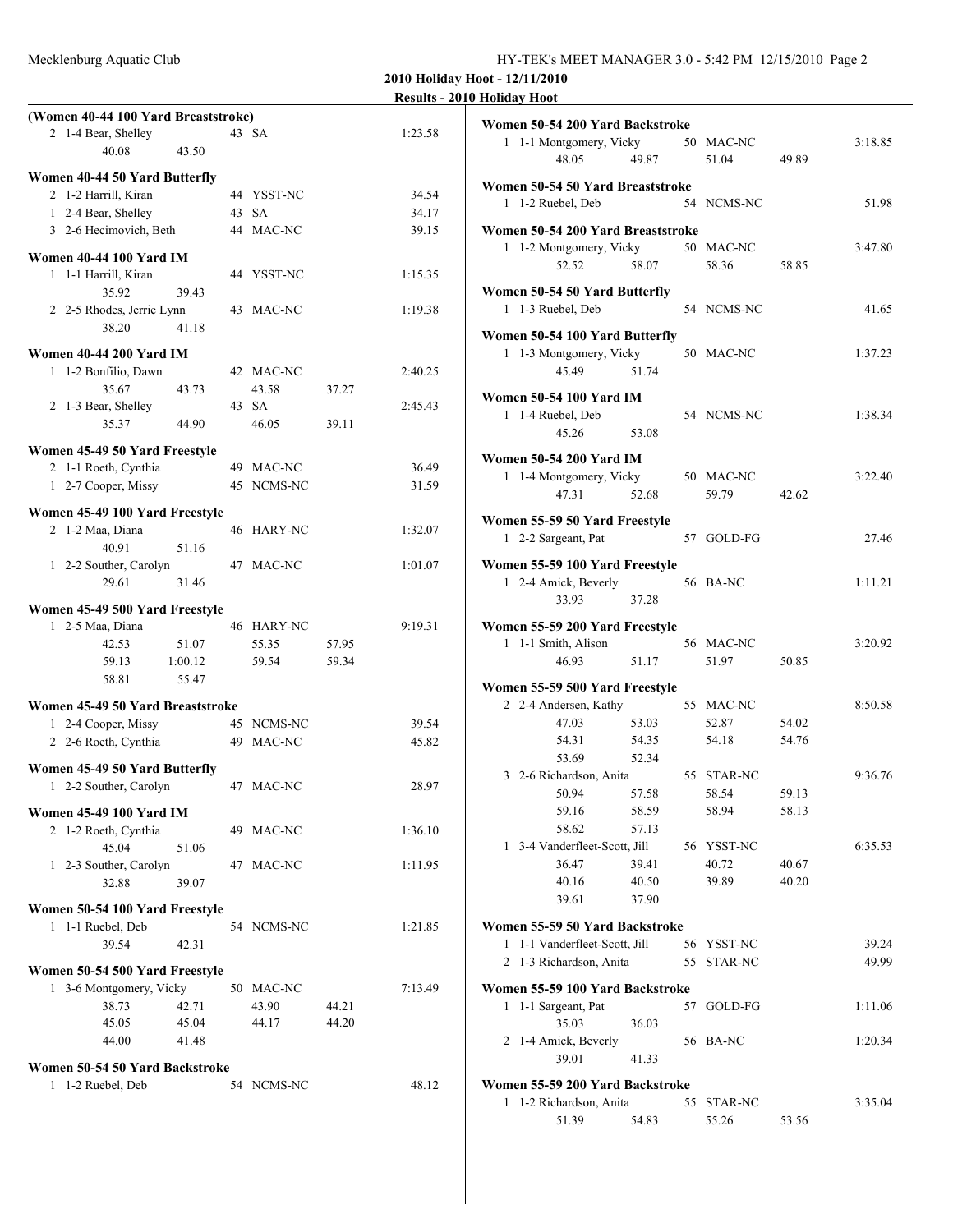Mecklenburg Aquatic Club

| HY-TEK's MEET MANAGER 3.0 - 5:42 PM 12/15/2010 Page 3 |  |
|-------------------------------------------------------|--|
|-------------------------------------------------------|--|

| <b>Results - 2010 Holiday Hoot</b> |  |  |
|------------------------------------|--|--|
|                                    |  |  |

|                                    | (Women 55-59 200 Yard Backstroke) |    |            |       |         |  |  |
|------------------------------------|-----------------------------------|----|------------|-------|---------|--|--|
| 2 1-3 Smith, Alison                |                                   |    | 56 MAC-NC  |       | 3:43.77 |  |  |
| 5578                               | 57.10                             |    | 56.41      | 54.48 |         |  |  |
| Women 55-59 50 Yard Breaststroke   |                                   |    |            |       |         |  |  |
| 1 2-3 Sargeant, Pat                |                                   |    | 57 GOLD-FG |       | 39.12   |  |  |
|                                    |                                   |    |            |       |         |  |  |
| Women 55-59 100 Yard Breaststroke  |                                   |    |            |       |         |  |  |
| 1 1-6 Andersen, Kathy              |                                   |    | 55 MAC-NC  |       | 1:51.95 |  |  |
| 54.09                              | 57.86                             |    |            |       |         |  |  |
| Women 55-59 200 Yard Breaststroke  |                                   |    |            |       |         |  |  |
| 1 1-1 Smith, Alison                |                                   |    | 56 MAC-NC  |       | 3:33.48 |  |  |
| 50.76                              | 52.70                             |    | 54.61      | 55.41 |         |  |  |
| Women 55-59 50 Yard Butterfly      |                                   |    |            |       |         |  |  |
| 3 1-5 Smith, Alison                |                                   |    | 56 MAC-NC  |       | 49.30   |  |  |
| 4 1-6 Andersen, Kathy              |                                   |    | 55 MAC-NC  |       | 50.77   |  |  |
| 1 2-3 Sargeant, Pat                |                                   |    | 57 GOLD-FG |       | 29.78   |  |  |
| 2 2-5 Amick, Beverly               |                                   |    | 56 BA-NC   |       | 34.37   |  |  |
| <b>Women 55-59 100 Yard IM</b>     |                                   |    |            |       |         |  |  |
| 1 1-5 Andersen, Kathy              |                                   |    | 55 MAC-NC  |       | 1:51.05 |  |  |
| 57.37                              | 53.68                             |    |            |       |         |  |  |
| <b>Women 55-59 200 Yard IM</b>     |                                   |    |            |       |         |  |  |
| 1 1-1 Sargeant, Pat                |                                   |    | 57 GOLD-FG |       | 2:32.85 |  |  |
| 31.58                              | 38.45                             |    | 48.00      | 34.82 |         |  |  |
| 2 1-5 Smith, Alison                |                                   |    | 56 MAC-NC  |       | 3:35.98 |  |  |
| 52.68                              | 56.50                             |    | 54.45      | 52.35 |         |  |  |
|                                    |                                   |    |            |       |         |  |  |
| Women 70-74 100 Yard Freestyle     |                                   |    | $71$ GA-GA |       |         |  |  |
| 1 1-3 Callaway, Priscilla<br>49.03 | 55.07                             |    |            |       | 1:44.10 |  |  |
|                                    |                                   |    |            |       |         |  |  |
| Women 70-74 50 Yard Backstroke     |                                   |    |            |       |         |  |  |
| 1 1-4 Callaway, Priscilla          |                                   |    | 71 GA-GA   |       | 1:07.99 |  |  |
| Women 70-74 50 Yard Breaststroke   |                                   |    |            |       |         |  |  |
| 1 1-3 Callaway, Priscilla          |                                   |    | 71 GA-GA   |       | 1:11.51 |  |  |
| Women 70-74 50 Yard Butterfly      |                                   |    |            |       |         |  |  |
| 1-7 Callaway, Priscilla<br>1       |                                   |    | $71$ GA-GA |       | 1:01.39 |  |  |
|                                    |                                   |    |            |       |         |  |  |
| <b>Women 70-74 100 Yard IM</b>     |                                   |    |            |       |         |  |  |
| 1-6 Callaway, Priscilla<br>1       |                                   |    | 71 GA-GA   |       | 2:14.44 |  |  |
| 1:07.00                            | 1:07.44                           |    |            |       |         |  |  |
| Men 25-29 50 Yard Freestyle        |                                   |    |            |       |         |  |  |
| 1 3-1 Scheerhorn, Andrew           |                                   |    | 28 CAT-SC  |       | 22.34   |  |  |
| 2 3-2 Kummer, Robert               |                                   |    | 29 CAT-SC  |       | 23.18   |  |  |
| Men 25-29 100 Yard Freestyle       |                                   |    |            |       |         |  |  |
| 3 1-1 Smith, Jason                 |                                   |    | 28 MAC-NC  |       | 1:05.26 |  |  |
| 29.39                              | 35.87                             |    |            |       |         |  |  |
| 2 2-2 Blanton, Taylor              |                                   |    | 26 NCMS-NC |       | 56.72   |  |  |
| 27.08                              | 29.64                             |    |            |       |         |  |  |
| 1<br>3-2 Belote, Brandon           |                                   |    | 26 HARY-NC |       | 53.37   |  |  |
| 25.57                              | 27.80                             |    |            |       |         |  |  |
| Men 25-29 50 Yard Backstroke       |                                   |    |            |       |         |  |  |
| 4 1-1 Smith, Jason                 |                                   | 28 | MAC-NC     |       | 36.19   |  |  |
| 3 2-2 Blanton, Taylor              |                                   |    | 26 NCMS-NC |       | 32.56   |  |  |
| 3-1 Scheerhorn, Andrew<br>1        |                                   | 28 | CAT-SC     |       | 26.22   |  |  |
|                                    |                                   |    |            |       |         |  |  |

| 3-3 Kummer, Robert<br>2                                 |    | 29 CAT-SC  |       | 29.40   |
|---------------------------------------------------------|----|------------|-------|---------|
| Men 25-29 100 Yard Backstroke                           |    |            |       |         |
| 1 2-2 Belote, Brandon                                   |    | 26 HARY-NC |       | 1:00.46 |
| 1:29.16                                                 |    |            |       |         |
| Men 25-29 50 Yard Breaststroke                          |    |            |       |         |
| 5 1-3 Smith, Jason                                      |    | 28 MAC-NC  |       | 40.52   |
| 3 2-2 Belote, Brandon                                   |    | 26 HARY-NC |       | 33.66   |
| 4 2-3 Blanton, Taylor                                   |    | 26 NCMS-NC |       | 36.40   |
| 1 3-2 Scheerhorn, Andrew                                |    | 28 CAT-SC  |       | 29.79   |
| 2 3-4 Kummer, Robert                                    |    | 29 CAT-SC  |       | 30.74   |
| Men 25-29 50 Yard Butterfly                             |    |            |       |         |
| 5 1-3 Smith, Jason                                      |    | 28 MAC-NC  |       | 34.79   |
| 4 3-1 Blanton, Taylor                                   |    | 26 NCMS-NC |       | 27.37   |
| 1 4-2 Kummer, Robert                                    |    | 29 CAT-SC  |       | 24.46   |
| 2 4-3 Scheerhorn, Andrew                                |    | 28 CAT-SC  |       | 25.05   |
| 3 4-6 Belote, Brandon                                   |    | 26 HARY-NC |       | 26.44   |
| Men 25-29 100 Yard IM                                   |    |            |       |         |
| 3 1-2 Smith, Jason                                      | 28 | MAC-NC     |       | 1:22.61 |
| 37.19<br>45.42                                          |    |            |       |         |
| 1 3-1 Scheerhorn, Andrew                                | 28 | CAT-SC     |       | 56.67   |
| 26.45<br>30.22                                          |    |            |       |         |
| 2 3-3 Kummer, Robert                                    |    | 29 CAT-SC  |       | 59.05   |
| 27.09<br>31.96                                          |    |            |       |         |
| Men 30-34 100 Yard Freestyle                            |    |            |       |         |
| 1 1-2 Nino-Acosta, Hernan                               |    | 34 SA      |       | 1:05.89 |
| 31.17<br>34.72                                          |    |            |       |         |
|                                                         |    |            |       |         |
| Men 30-34 200 Yard Freestyle<br>1-2 Terndrup, Seth<br>1 |    | 34 MAC-NC  |       | 1:58.33 |
| 27.95<br>29.97                                          |    | 30.57      | 29.84 |         |
| 1-4 Ross, David<br>2                                    |    | 32 YSST-NC |       | 2:00.26 |
| 27.84<br>30.16                                          |    | 30.93      | 31.33 |         |
|                                                         |    |            |       |         |
| Men 30-34 50 Yard Backstroke                            |    |            |       |         |
| 1 3-7 Nino-Acosta, Hernan                               |    | 34 SA      |       | 36.34   |
| Men 30-34 100 Yard Backstroke                           |    |            |       |         |
| 1 2-5 Ross, David                                       |    | 32 YSST-NC |       | 1:03.68 |
| 1:54.08                                                 |    |            |       |         |
| Men 30-34 200 Yard Backstroke                           |    |            |       |         |
| 1 1-2 Terndrup, Seth                                    |    | 34 MAC-NC  |       | 2:19.93 |
| 35.17<br>36.17                                          |    | 34.93      | 33.66 |         |
|                                                         |    |            |       |         |
| Men 30-34 50 Yard Breaststroke                          |    |            |       |         |
| 1 2-1 Ross, David                                       |    | 32 YSST-NC |       | 33.24   |
| Men 30-34 100 Yard Breaststroke                         |    |            |       |         |
| 1 2-6 Nino-Acosta, Hernan                               |    | 34 SA      |       | 1:23.07 |
| 44.49<br>38.58                                          |    |            |       |         |
| Men 30-34 50 Yard Butterfly                             |    |            |       |         |
| 1 2-2 Ross, David                                       |    | 32 YSST-NC |       | 28.47   |
| 2 2-7 Nino-Acosta, Hernan                               |    | 34 SA      |       | 33.18   |
|                                                         |    |            |       |         |
| Men 30-34 200 Yard IM                                   |    |            |       |         |
| 1 1-1 Ross, David                                       |    | 32 YSST-NC |       | 2:23.30 |
| 33.26<br>35.93                                          |    | 42.12      | 31.99 |         |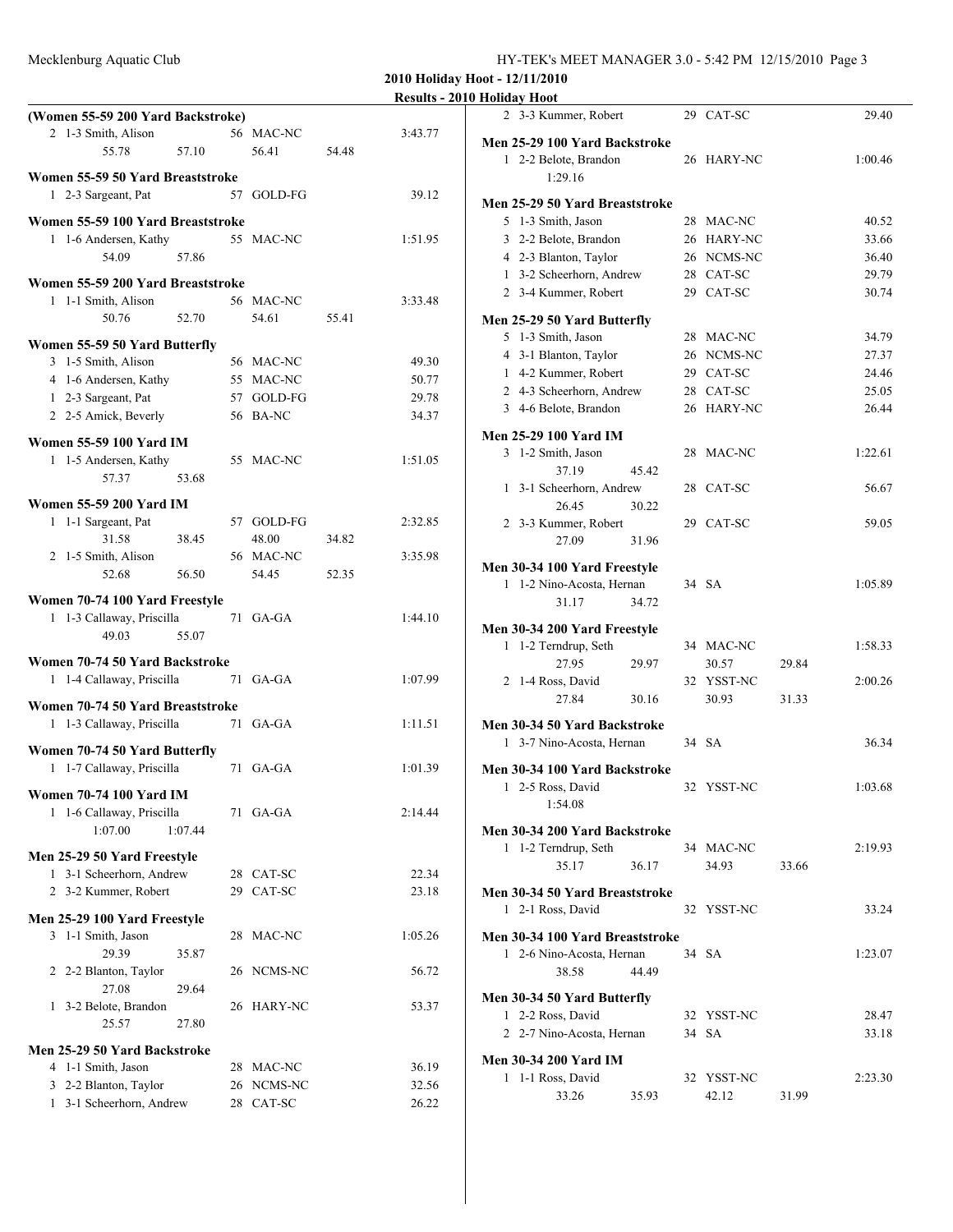| HY-TEK's MEET MANAGER 3.0 - 5:42 PM 12/15/2010 Page 4 |  |
|-------------------------------------------------------|--|
|-------------------------------------------------------|--|

**Results - 2010 Holiday Hoot**

|   | <b>Men 30-34 400 Yard IM</b>                        |       |    |                       |       |                |
|---|-----------------------------------------------------|-------|----|-----------------------|-------|----------------|
|   | 1 1-3 Nino-Acosta, Hernan                           |       |    | 34 SA                 |       | 6:12.45        |
|   | 37.17                                               | 45.00 |    | 49.37                 | 48.23 |                |
|   | 53.11                                               | 52.64 |    | 44.55                 | 42.38 |                |
|   | Men 35-39 50 Yard Freestyle                         |       |    |                       |       |                |
|   | 2 1-1 Avant, O'Malley                               |       |    | 38 PA-SC              |       | 26.92          |
|   | 1 3-4 Eustis, William                               |       |    | 35 MAC-NC             |       | 25.23          |
|   | 3 3-7 Sturgis, Jason                                |       | 38 | MAC-NC                |       | 27.36          |
|   |                                                     |       |    |                       |       |                |
|   | Men 35-39 100 Yard Freestyle<br>1 3-1 Simmons, John |       |    |                       |       | 48.62          |
|   | 23.30                                               | 25.32 |    | 36 Unattached         |       |                |
|   | 2 3-4 Vanmeter, Patrick                             |       |    | 39 YSST-NC            |       | 53.75          |
|   | 25.90                                               | 27.85 |    |                       |       |                |
|   |                                                     |       |    |                       |       |                |
|   | Men 35-39 200 Yard Freestyle                        |       |    |                       |       |                |
|   | 1 1-1 Andreades, Stephen                            |       |    | 38 FLAQ-FG            |       | 1:57.46        |
|   | 27.39                                               | 30.12 |    | 30.52                 | 29.43 |                |
|   | Men 35-39 500 Yard Freestyle                        |       |    |                       |       |                |
|   | 1 4-5 Sturgis, Jason                                |       |    | 38 MAC-NC             |       | 5:48.61        |
|   | 31.93                                               | 33.80 |    | 34.75                 | 35.56 |                |
|   | 35.15                                               | 35.48 |    | 35.62                 | 35.75 |                |
|   | 36.20                                               | 34.37 |    |                       |       |                |
|   | Men 35-39 50 Yard Backstroke                        |       |    |                       |       |                |
|   | 2 2-1 Eustis, William                               |       |    | 35 MAC-NC             |       | 32.36          |
|   | 1 3-4 Andreades, Stephen                            |       | 38 | FLAQ-FG               |       | 29.47          |
|   | Men 35-39 100 Yard Backstroke                       |       |    |                       |       |                |
|   | 1 2-1 Simmons, John                                 |       |    | 36 Unattached         |       | 52.53          |
|   | 32.14                                               | 20.39 |    |                       |       |                |
|   |                                                     |       |    |                       |       |                |
|   | Men 35-39 50 Yard Breaststroke                      |       |    |                       |       |                |
|   | 3 1-2 Avant, O'Malley<br>2 2-4 Eustis, William      |       |    | 38 PA-SC<br>35 MAC-NC |       | 38.38<br>36.68 |
|   | 1 3-6 Andreades, Stephen                            |       | 38 | <b>FLAQ-FG</b>        |       | 32.02          |
|   |                                                     |       |    |                       |       |                |
|   | Men 35-39 50 Yard Butterfly                         |       |    |                       |       |                |
|   | 4 1-1 Avant, O'Malley                               |       |    | 38 PA-SC              |       | 30.08          |
|   | 5 2-8 Sturgis, Jason                                |       | 38 | MAC-NC                |       | 34.35          |
|   | 2 3-4 Vanmeter, Patrick                             |       | 39 | YSST-NC               |       | 28.39          |
|   | 3 3-7 Eustis, William                               |       |    | 35 MAC-NC             |       | 29.75          |
|   | 1 4-1 Simmons, John                                 |       | 36 | Unattached            |       | 24.06          |
|   | Men 35-39 100 Yard Butterfly                        |       |    |                       |       |                |
|   | 1 1-4 Andreades, Stephen                            |       |    | 38 FLAQ-FG            |       | 1:00.99        |
|   | 28.24                                               | 32.75 |    |                       |       |                |
|   | <b>Men 35-39 100 Yard IM</b>                        |       |    |                       |       |                |
|   | 6 1-1 Avant, O'Malley                               |       |    | 38 PA-SC              |       | 1:19.48        |
|   | 34.81                                               | 44.67 |    |                       |       |                |
|   | 3 2-1 Vanmeter, Patrick                             |       | 39 | YSST-NC               |       | 1:07.00        |
|   | 32.85                                               | 34.15 |    |                       |       |                |
|   | 4 2-2 Eustis, William                               |       | 35 | MAC-NC                |       | 1:09.14        |
|   | 31.45                                               | 37.69 |    |                       |       |                |
| 5 | 2-5 Sturgis, Jason                                  |       | 38 | MAC-NC                |       | 1:16.28        |
|   | 35.66                                               | 40.62 |    |                       |       |                |
| 1 | 3-2 Simmons, John                                   |       |    | 36 Unattached         |       | 56.83          |
|   | 26.53                                               | 30.30 |    |                       |       |                |
|   |                                                     |       |    |                       |       |                |

|              | TUMUAY TIVUL                                       |       |    |            |       |         |
|--------------|----------------------------------------------------|-------|----|------------|-------|---------|
|              | 2 3-7 Andreades, Stephen                           |       |    | 38 FLAQ-FG |       | 1:04.13 |
|              | 30.66                                              | 33.47 |    |            |       |         |
|              |                                                    |       |    |            |       |         |
|              | Men 40-44 50 Yard Freestyle<br>2 2-4 Terada, Scott |       |    | 40 SA      |       | 36.77   |
|              | 1 3-5 Davis, Bill                                  |       |    | 43 MAC-NC  |       | 25.46   |
|              |                                                    |       |    |            |       |         |
|              | Men 40-44 100 Yard Freestyle                       |       |    |            |       |         |
|              | *3 2-3 Lyman, BJ                                   |       |    | 44 MAC-NC  |       | 58.13   |
|              | 27.61                                              | 30.52 |    |            |       |         |
|              | *3 2-3 Butterfield, Pete                           |       | 41 | MAC-NC     |       | 58.13   |
|              | 28.36                                              | 29.77 |    |            |       |         |
|              | 1 3-5 Pegram, Steve                                |       | 41 | MAC-NC     |       | 54.71   |
|              | 26.60                                              | 28.11 |    |            |       |         |
|              | 2 3-6 Miller, Doug                                 |       |    | 40 NCMS-NC |       | 54.92   |
|              | 25.72                                              | 29.20 |    |            |       |         |
|              | Men 40-44 200 Yard Freestyle                       |       |    |            |       |         |
|              | 1 1-3 Schultz, Norman                              |       |    | 44 MAC-NC  |       | 2:00.05 |
|              | 29.28                                              | 31.23 |    | 30.64      | 28.90 |         |
|              | 2 1-5 Brewick, Noel                                |       |    | 42 MAC-NC  |       | 2:01.39 |
|              | 29.14                                              | 30.94 |    | 31.06      | 30.25 |         |
|              |                                                    |       |    |            |       |         |
|              | Men 40-44 500 Yard Freestyle                       |       |    |            |       |         |
|              | 1 4-1 Pistorio, Tygie                              |       |    | 44 MAC-NC  |       | 5:16.66 |
|              | 29.76                                              | 32.30 |    | 32.64      | 32.81 |         |
|              | 32.82                                              | 32.76 |    | 31.91      | 31.75 |         |
|              | 30.76                                              | 29.15 |    |            |       |         |
|              | 2 4-2 Andersen, Morten                             |       |    | 40 MAC-NC  |       | 5:18.38 |
|              | 29.35                                              | 32.47 |    | 32.96      | 32.76 |         |
|              | 33.07                                              | 32.76 |    | 32.03      | 31.93 |         |
|              | 31.04                                              | 30.01 |    |            |       |         |
|              | Men 40-44 50 Yard Backstroke                       |       |    |            |       |         |
|              | 1 3-2 Brewick, Noel                                |       |    | 42 MAC-NC  |       | 27.76   |
|              |                                                    |       |    |            |       |         |
|              | Men 40-44 100 Yard Backstroke                      |       |    |            |       |         |
|              | 3 1-2 Finn, John                                   |       |    | 42 MAC-NC  |       | 1:05.35 |
| $\mathbf{1}$ | 2-3 Pistorio, Tygie                                |       |    | 44 MAC-NC  |       | 1:02.62 |
|              | 33.56                                              | 29.06 |    |            |       |         |
|              | 2 2-6 Miller, Doug                                 |       |    | 40 NCMS-NC |       | 1:05.07 |
|              | 1:53.45                                            |       |    |            |       |         |
|              | 4 2-7 Lyman, BJ                                    |       |    | 44 MAC-NC  |       | 1:07.23 |
|              | 1:55.72                                            |       |    |            |       |         |
|              | 5 2-8 Knox, Giles                                  |       |    | 42 NCMS-NC |       | 1:08.48 |
|              | 44.44                                              | 24.04 |    |            |       |         |
|              | Men 40-44 200 Yard Backstroke                      |       |    |            |       |         |
| 1            | 1-1 Davis, Bill                                    |       |    | 43 MAC-NC  |       | 2:17.62 |
|              | 33.55                                              | 34.70 |    | 35.19      | 34.18 |         |
|              | 2 1-3 Schultz, Norman                              |       |    | 44 MAC-NC  |       | 2:22.52 |
|              | 35.04                                              | 36.41 |    | 36.33      | 34.74 |         |
|              |                                                    |       |    |            |       |         |
|              | Men 40-44 50 Yard Breaststroke                     |       |    |            |       |         |
|              | 3 1-1 Butterfield, Pete                            |       | 41 | MAC-NC     |       | 37.81   |
|              | 4 2-8 Terada, Scott                                |       | 40 | <b>SA</b>  |       | 45.23   |
|              | 1 3-1 Brewick, Noel                                |       |    | 42 MAC-NC  |       | 29.05   |
|              | 2 3-7 Davis, Bill                                  |       | 43 | MAC-NC     |       | 34.97   |
|              | Men 40-44 100 Yard Breaststroke                    |       |    |            |       |         |
|              | 1 2-1 Finn, John                                   |       |    | 42 MAC-NC  |       | 1:07.40 |
|              | 31.37                                              | 36.03 |    |            |       |         |
|              |                                                    |       |    |            |       |         |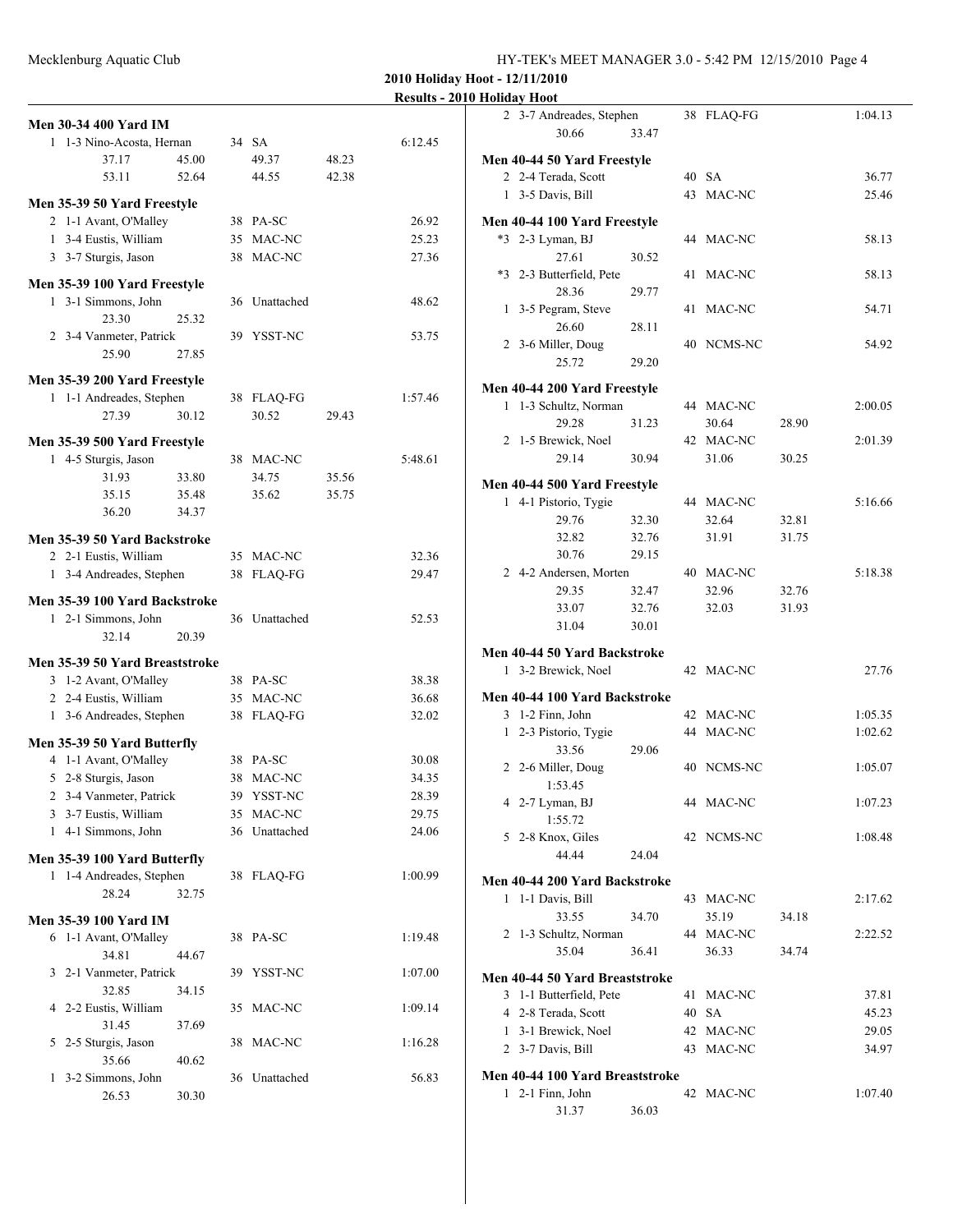Mecklenburg Aquatic Club HY-TEK's MEET MANAGER 3.0 - 5:42 PM 12/15/2010 Page 5

|                                   |       |                    |       |         | <b>Results - 2010 Holiday Hoot</b>           |       |                        |       |                |
|-----------------------------------|-------|--------------------|-------|---------|----------------------------------------------|-------|------------------------|-------|----------------|
| (Men 40-44 100 Yard Breaststroke) |       |                    |       |         | 5 2-6 Hall, Jeff                             |       | 45 YSST-NC             |       | 1:00.84        |
| 2 2-2 Knox, Giles                 |       | 42 NCMS-NC         |       | 1:09.28 | 29.32                                        | 31.52 |                        |       |                |
| 32.47                             | 36.81 |                    |       |         | 1 3-3 Goldman, Brian                         |       | 46 RAM-NC              |       | 53.63          |
| 3 2-3 Pistorio, Tygie             |       | 44 MAC-NC          |       | 1:10.13 | 25.71                                        | 27.92 |                        |       |                |
| 33.65                             | 36.48 |                    |       |         | 3 3-7 Cole, Robert                           |       | 49 NCMS-NC             |       | 56.41          |
| Men 40-44 200 Yard Breaststroke   |       |                    |       |         | 27.07                                        | 29.34 |                        |       |                |
| 1 1-1 Schultz, Norman             |       | 44 MAC-NC          |       | 2:36.18 | Men 45-49 500 Yard Freestyle                 |       |                        |       |                |
| 35.76                             | 39.32 | 40.86              | 40.24 |         | 3 3-1 Hall, Jeff                             |       | 45 YSST-NC             |       | 6:08.31        |
|                                   |       |                    |       |         | 32.30                                        | 35.97 | 37.06                  | 37.96 |                |
| Men 40-44 50 Yard Butterfly       |       |                    |       |         | 38.00                                        | 37.66 | 37.69                  | 38.21 |                |
| 5 2-3 Davis, Bill                 |       | 43 MAC-NC          |       | 29.16   | 37.19                                        | 36.27 |                        |       |                |
| 3 3-2 Miller, Doug                |       | 40 NCMS-NC         |       | 27.52   | 4 3-2 Turpin, Tom                            |       | 49 MAC-NC              |       | 6:16.12        |
| 4 3-6 Lyman, BJ                   |       | 44 MAC-NC          |       | 28.89   | 31.54                                        | 36.26 | 37.15                  | 38.54 |                |
| 1 4-4 Pegram, Steve               |       | 41 MAC-NC          |       | 26.12   | 38.63                                        | 39.11 | 38.89                  | 39.42 |                |
| 2 4-5 Finn, John                  |       | 42 MAC-NC          |       | 26.28   | 39.08                                        | 37.50 |                        |       |                |
| Men 40-44 100 Yard Butterfly      |       |                    |       |         | 1 4-4 Smith, Stratton                        |       | 46 MAC-NC              |       | 5:42.86        |
| 1 1-1 Andersen, Morten            |       | 40 MAC-NC          |       | 55.64   | 31.79                                        | 33.60 | 33.77                  | 34.36 |                |
| 26.72                             | 28.92 |                    |       |         | 34.74                                        | 34.84 | 35.03                  | 35.30 |                |
| 2 1-2 Pistorio, Tygie             |       | 44 MAC-NC          |       | 58.27   | 34.98                                        | 34.45 |                        |       |                |
| 27.70                             | 30.57 |                    |       |         | 2 4-6 McCullagh, Mark                        |       | 47 MAC-NC              |       | 5:58.29        |
| 3 1-3 Knox, Giles                 |       | 42 NCMS-NC         |       | 59.77   | 30.29                                        | 34.18 | 35.28                  | 36.50 |                |
| 27.87                             | 31.90 |                    |       |         | 36.41                                        | 36.61 | 37.12                  | 36.92 |                |
|                                   |       |                    |       |         | 37.71                                        | 37.27 |                        |       |                |
| Men 40-44 200 Yard Butterfly      |       |                    |       |         |                                              |       |                        |       |                |
| 1 1-1 Schultz, Norman<br>34.59    | 38.94 | 44 MAC-NC<br>36.99 | 36.44 | 2:26.96 | Men 45-49 50 Yard Backstroke                 |       | 46 MAC-NC              |       | 1:02.02        |
|                                   |       |                    |       |         | 5 1-4 Mignardi, Steve                        |       | 46 YSST-NC             |       | 33.78          |
| <b>Men 40-44 100 Yard IM</b>      |       |                    |       |         | 3 2-4 Guidry, Brian                          |       |                        |       |                |
| 1 3-6 Pegram, Steve               |       | 41 MAC-NC          |       | 1:03.34 | 4 2-7 Engels, Detlef<br>1 3-5 Goldman, Brian |       | 47 MAC-NC<br>46 RAM-NC |       | 42.55<br>32.51 |
| 29.92                             | 33.42 |                    |       |         | 2 3-6 McCullagh, Mark                        |       | 47 MAC-NC              |       | 33.52          |
| 2 3-8 Davis, Bill                 |       | 43 MAC-NC          |       | 1:05.89 |                                              |       |                        |       |                |
| 30.62                             | 35.27 |                    |       |         | Men 45-49 100 Yard Backstroke                |       |                        |       |                |
| <b>Men 40-44 200 Yard IM</b>      |       |                    |       |         | 2 1-1 Cole, Robert                           |       | 49 NCMS-NC             |       | 1:05.03        |
| 1 2-1 Andersen, Morten            |       | 40 MAC-NC          |       | 2:09.28 | 1 2-4 Byers, Christopher                     |       | 45 NCMS-NC             |       | 1:03.10        |
| 27.99                             | 34.27 | 36.95              | 30.07 |         | Men 45-49 50 Yard Breaststroke               |       |                        |       |                |
| 2 2-3 Finn, John                  |       | 42 MAC-NC          |       | 2:17.84 | 3 2-5 Cole, Robert                           |       | 49 NCMS-NC             |       | 37.11          |
| 28.18                             | 35.75 | 39.77              | 34.14 |         | 4 2-7 Engels, Detlef                         |       | 47 MAC-NC              |       | 42.96          |
| 3 2-4 Miller, Doug                |       | 40 NCMS-NC         |       | 2:21.12 | 1 3-5 Goldman, Brian                         |       | 46 RAM-NC              |       | 31.59          |
| 29.49                             | 36.22 | 41.89              | 33.52 |         | 2 3-8 Smith, Stratton                        |       | 46 MAC-NC              |       | 35.81          |
| <b>Men 40-44 400 Yard IM</b>      |       |                    |       |         |                                              |       |                        |       |                |
| 1 1-1 Pistorio, Tygie             |       | 44 MAC-NC          |       | 4:49.06 | Men 45-49 100 Yard Breaststroke              |       |                        |       |                |
| 30.84                             | 33.54 | 39.40              | 37.70 |         | --- 2- Wennborg, Lars                        |       | 47 MAC-NC              |       | DQ             |
| 43.33                             | 42.21 | 32.10              | 29.94 |         | 30.04                                        | 34.04 |                        |       |                |
| 2 1-2 Schultz, Norman             |       | 44 MAC-NC          |       | 4:54.21 | Men 45-49 50 Yard Butterfly                  |       |                        |       |                |
| 32.04                             | 34.41 | 39.49              | 37.76 |         | 4 1-2 Hall, Jeff                             |       | 45 YSST-NC             |       | 31.46          |
| 42.91                             | 41.59 | 33.88              | 32.13 |         | 6 1-6 Engels, Detlef                         |       | 47 MAC-NC              |       | 40.65          |
|                                   |       |                    |       |         | 5 2-5 Turpin, Tom                            |       | 49 MAC-NC              |       | 31.50          |
| Men 45-49 50 Yard Freestyle       |       |                    |       |         | 1 3-3 Goldman, Brian                         |       | 46 RAM-NC              |       | 27.60          |
| 2 1-2 Engels, Detlef              |       | 47 MAC-NC          |       | 32.83   | 2 3-5 Smith, Stratton                        |       | 46 MAC-NC              |       | 28.76          |
| 3 1-3 Mignardi, Steve             |       | 46 MAC-NC          |       | 41.48   | 3 3-8 Cole, Robert                           |       | 49 NCMS-NC             |       | 30.25          |
| 1 3-6 Guidry, Brian               |       | 46 YSST-NC         |       | 26.86   | Men 45-49 100 Yard Butterfly                 |       |                        |       |                |
| Men 45-49 100 Yard Freestyle      |       |                    |       |         | 1 1-6 McCullagh, Mark                        |       | 47 MAC-NC              |       | 1:09.24        |
| 2 2-1 Byers, Christopher          |       | 45 NCMS-NC         |       | 56.39   | 29.84                                        | 39.40 |                        |       |                |
| 27.07                             | 29.32 |                    |       |         |                                              |       |                        |       |                |
| 4 2-5 McCullagh, Mark             |       | 47 MAC-NC          |       | 58.61   | Men 45-49 100 Yard IM                        |       |                        |       |                |
| 27.75                             | 30.86 |                    |       |         | 4 1-3 Engels, Detlef                         |       | 47 MAC-NC              |       | 1:26.76        |
|                                   |       |                    |       |         | 41.49                                        | 45.27 |                        |       |                |
|                                   |       |                    |       |         |                                              |       |                        |       |                |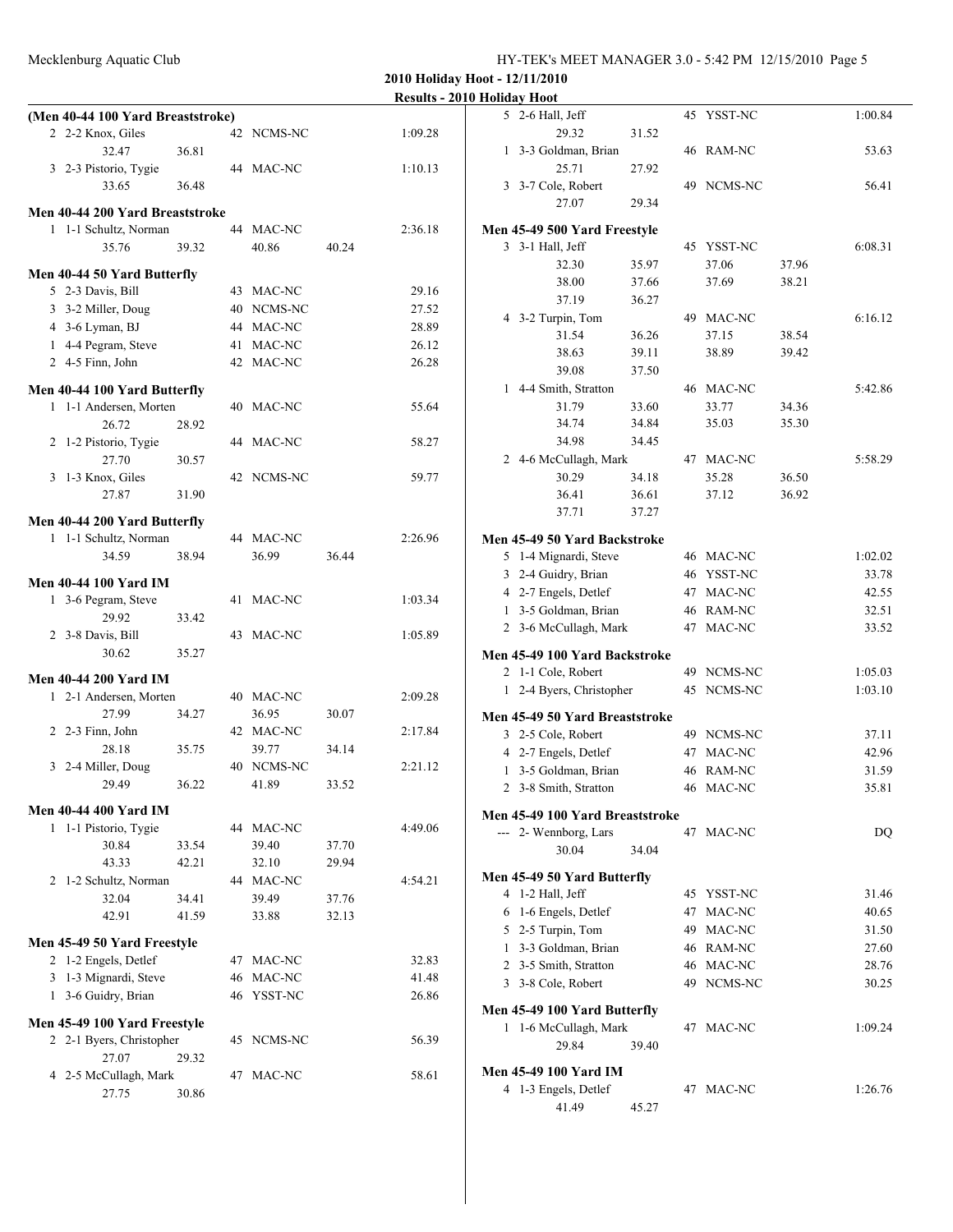|  | HY-TEK's MEET MANAGER 3.0 - 5:42 PM 12/15/2010 Page 6 |  |  |  |  |
|--|-------------------------------------------------------|--|--|--|--|
|--|-------------------------------------------------------|--|--|--|--|

**2010 Holiday Hoot - 12/11/2010 2010 Holiday Hoot** 

|   |                                 |       |               |       | <b>Results - 2</b> |
|---|---------------------------------|-------|---------------|-------|--------------------|
|   | (Men 45-49 100 Yard IM)         |       |               |       |                    |
|   | 2 2-3 McCullagh, Mark           |       | 47 MAC-NC     |       | 1:11.08            |
|   | 31.80                           | 39.28 |               |       |                    |
|   | 3 2-4 Turpin, Tom               |       | 49 MAC-NC     |       | 1:13.83            |
|   | 34.11                           | 39.72 |               |       |                    |
|   |                                 |       |               |       |                    |
|   | 1 3-5 Goldman, Brian            |       | 46 RAM-NC     |       | 1:03.17            |
|   | 30.34                           | 32.83 |               |       |                    |
|   | Men 45-49 200 Yard IM           |       |               |       |                    |
|   | 2 1-2 Cole, Robert              |       | 49 NCMS-NC    |       | 2:28.64            |
|   | 32.45                           | 38.72 | 45.05         | 32.42 |                    |
|   |                                 |       |               |       |                    |
|   | 1 2-2 Wennborg, Lars            |       | 47 MAC-NC     |       | 2:13.95            |
|   | 29.58                           | 35.69 | 36.37         | 32.31 |                    |
|   | Men 50-54 50 Yard Freestyle     |       |               |       |                    |
|   | 1 3-3 Dyer, Andy                |       | 52 UN-SC-SC   |       | 24.52              |
|   |                                 |       |               |       |                    |
|   | Men 50-54 500 Yard Freestyle    |       |               |       |                    |
|   | 2 3-7 Acheson, Scott            |       | 52 HARY-NC    |       | 7:28.82            |
|   | 38.65                           | 43.64 | 43.95         | 46.70 |                    |
|   | 47.30                           | 46.86 | 47.38         | 45.86 |                    |
|   | 45.99                           | 42.49 |               |       |                    |
|   |                                 |       |               |       |                    |
|   | 1 4-3 Hollett, Peter            |       | 50 NCMS-NC    |       | 5:32.05            |
|   | 30.54                           | 32.93 | 33.24         | 33.92 |                    |
|   | 33.66                           | 33.45 | 33.69         | 33.87 |                    |
|   | 33.79                           | 32.96 |               |       |                    |
|   |                                 |       |               |       |                    |
|   | Men 50-54 50 Yard Backstroke    |       |               |       |                    |
|   | 1 1-3 Acheson, Scott            |       | 52 HARY-NC    |       | 42.29              |
|   | Men 50-54 50 Yard Breaststroke  |       |               |       |                    |
|   | 1 3-3 Dyer, Andy                |       | 52 UN-SC-SC   |       | 30.32              |
|   |                                 |       |               |       |                    |
|   | Men 50-54 200 Yard Breaststroke |       |               |       |                    |
|   | 1 1-2 Acheson, Scott            |       | 52 HARY-NC    |       | 3:25.69            |
|   | 45.97                           | 52.35 | 54.20         | 53.17 |                    |
|   |                                 |       |               |       |                    |
|   | Men 50-54 50 Yard Butterfly     |       |               |       |                    |
|   | 2 2-1 Hollett, Peter            |       | 50 NCMS-NC    |       | 28.13              |
| 1 | 4-7 Dyer, Andy                  |       | 52 UN-SC-SC   |       | 27.16              |
|   |                                 |       |               |       |                    |
|   | Men 50-54 100 Yard IM           |       |               |       |                    |
|   | 1 3-4 Dyer, Andy                |       | 52 UN-SC-SC   |       | 1:02.20            |
|   | 30.01                           | 32.19 |               |       |                    |
|   |                                 |       |               |       |                    |
|   | Men 50-54 200 Yard IM           |       |               |       |                    |
|   | 1 1-4 Acheson, Scott            |       | 52 HARY-NC    |       | 3:12.48            |
|   | 43.85                           | 52.03 | 55.22         | 41.38 |                    |
|   | Men 55-59 50 Yard Freestyle     |       |               |       |                    |
|   | 1 2-5 Arnold, Clifford          |       | 57 VMST-VA    |       | 38.77              |
|   |                                 |       |               |       |                    |
|   | Men 55-59 100 Yard Freestyle    |       |               |       |                    |
|   | 2 1-3 Seifart, Curt             |       | 59 Unattached |       | 1:14.93            |
|   | 36.09                           | 38.84 |               |       |                    |
|   | 1 2-8 Bowden, Dick              |       | 55 MAC-NC     |       | 1:09.60            |
|   |                                 |       |               |       |                    |
|   | 32.77                           | 36.83 |               |       |                    |
|   | Men 55-59 500 Yard Freestyle    |       |               |       |                    |
|   | 1 1-2 Seifart, Curt             |       | 59 Unattached |       | 7:20.66            |
|   | 38.00                           | 43.64 | 45.83         | 46.66 |                    |
|   | 46.12                           | 45.90 | 45.34         | 44.74 |                    |
|   |                                 |       |               |       |                    |
|   | 44.43                           | 40.00 |               |       |                    |
|   |                                 |       |               |       |                    |

|              | Men 55-59 50 Yard Backstroke                          |       |               |       |         |
|--------------|-------------------------------------------------------|-------|---------------|-------|---------|
|              | 1 2-3 Inglefield, Jodie<br>2 2-6 Arnold, Clifford     |       | 56 YSST-NC    |       | 33.30   |
|              |                                                       |       | 57 VMST-VA    |       | 40.86   |
|              | 3 2-8 Bowden, Dick                                    |       | 55 MAC-NC     |       | 44.30   |
|              | Men 55-59 100 Yard Backstroke                         |       |               |       |         |
|              | 1 1-4 Seifart, Curt                                   |       | 59 Unattached |       | 1:30.53 |
|              | Men 55-59 100 Yard Breaststroke                       |       |               |       |         |
|              | 3 1-2 Arnold, Clifford                                |       | 57 VMST-VA    |       | 1:22.91 |
|              | 40.77                                                 | 42.14 |               |       |         |
|              | 1 2-4 Inglefield, Jodie                               |       | 56 YSST-NC    |       | 1:12.74 |
|              | 34.55                                                 | 38.19 |               |       |         |
|              | 2 2-5 Coxhead, George                                 |       | 58 MAC-NC     |       | 1:15.05 |
|              | 35.65                                                 | 39.40 |               |       |         |
|              | Men 55-59 50 Yard Butterfly                           |       |               |       |         |
|              | 2 1-5 Arnold, Clifford                                |       | 57 VMST-VA    |       | 36.74   |
| $\mathbf{1}$ | 2-4 Inglefield, Jodie                                 |       | 56 YSST-NC    |       | 30.36   |
|              |                                                       |       |               |       |         |
|              | Men 55-59 100 Yard Butterfly<br>1 1-5 Coxhead, George |       | 58 MAC-NC     |       | 1:04.77 |
|              | 30.26                                                 | 34.51 |               |       |         |
|              |                                                       |       |               |       |         |
|              | <b>Men 55-59 100 Yard IM</b>                          |       |               |       |         |
|              | 1 2-7 Arnold, Clifford                                |       | 57 VMST-VA    |       | 1:23.95 |
|              | 40.27                                                 | 43.68 |               |       |         |
|              | <b>Men 55-59 200 Yard IM</b>                          |       |               |       |         |
|              | 1 1-3 Coxhead, George                                 |       | 58 MAC-NC     |       | 2:29.72 |
|              | 32.43                                                 | 40.72 | 43.86         | 32.71 |         |
|              | 2 2-5 Inglefield, Jodie                               |       | 56 YSST-NC    |       | 2:35.81 |
|              | 31.40                                                 | 41.70 | 45.09         | 37.62 |         |
|              | Men 60-64 100 Yard Freestyle                          |       |               |       |         |
|              | 1 2-7 Scott, Robert                                   |       | 64 YSST-NC    |       | 1:06.98 |
|              | 32.46                                                 | 34.52 |               |       |         |
|              | Men 60-64 500 Yard Freestyle                          |       |               |       |         |
|              | 1 2-1 Mullen, Chris                                   |       | 62 MAC-NC     |       | 6:55.64 |
|              | 39.46                                                 | 44.06 | 44.66         | 44.07 |         |
|              | 43.77                                                 | 43.71 | 41.45         | 39.80 |         |
|              | 37.97                                                 | 36.69 |               |       |         |
|              | 2 2-3 Purdie, John                                    |       | 61 MAC-NC     |       | 8:33.04 |
|              | 41.87                                                 | 47.17 | 49.20         | 51.53 |         |
|              | 52.03                                                 | 52.36 | 53.35         | 54.65 |         |
|              | 55.92                                                 | 54.96 |               |       |         |
|              | Men 60-64 50 Yard Backstroke                          |       |               |       |         |
|              | 1 2-5 Scott, Robert                                   |       | 64 YSST-NC    |       | 36.44   |
|              | Men 60-64 100 Yard Backstroke                         |       |               |       |         |
|              | 1 1-3 Mullen, Chris                                   |       | 62 MAC-NC     |       | 1:29.16 |
|              |                                                       |       |               |       |         |
|              | Men 60-64 100 Yard Breaststroke                       |       |               |       |         |
| 1            | 1-1 Scott, Robert                                     |       | 64 YSST-NC    |       | 1:22.48 |
|              | 40.06                                                 | 42.42 |               |       |         |
|              | Men 60-64 50 Yard Butterfly                           |       |               |       |         |
|              | 1 1-4 Scott, Robert                                   |       | 64 YSST-NC    |       | 35.19   |
|              | Men 60-64 100 Yard IM                                 |       |               |       |         |
|              | 2 1-4 Purdie, John                                    |       | 61 MAC-NC     |       | 1:37.41 |
|              | 45.00                                                 | 52.41 |               |       |         |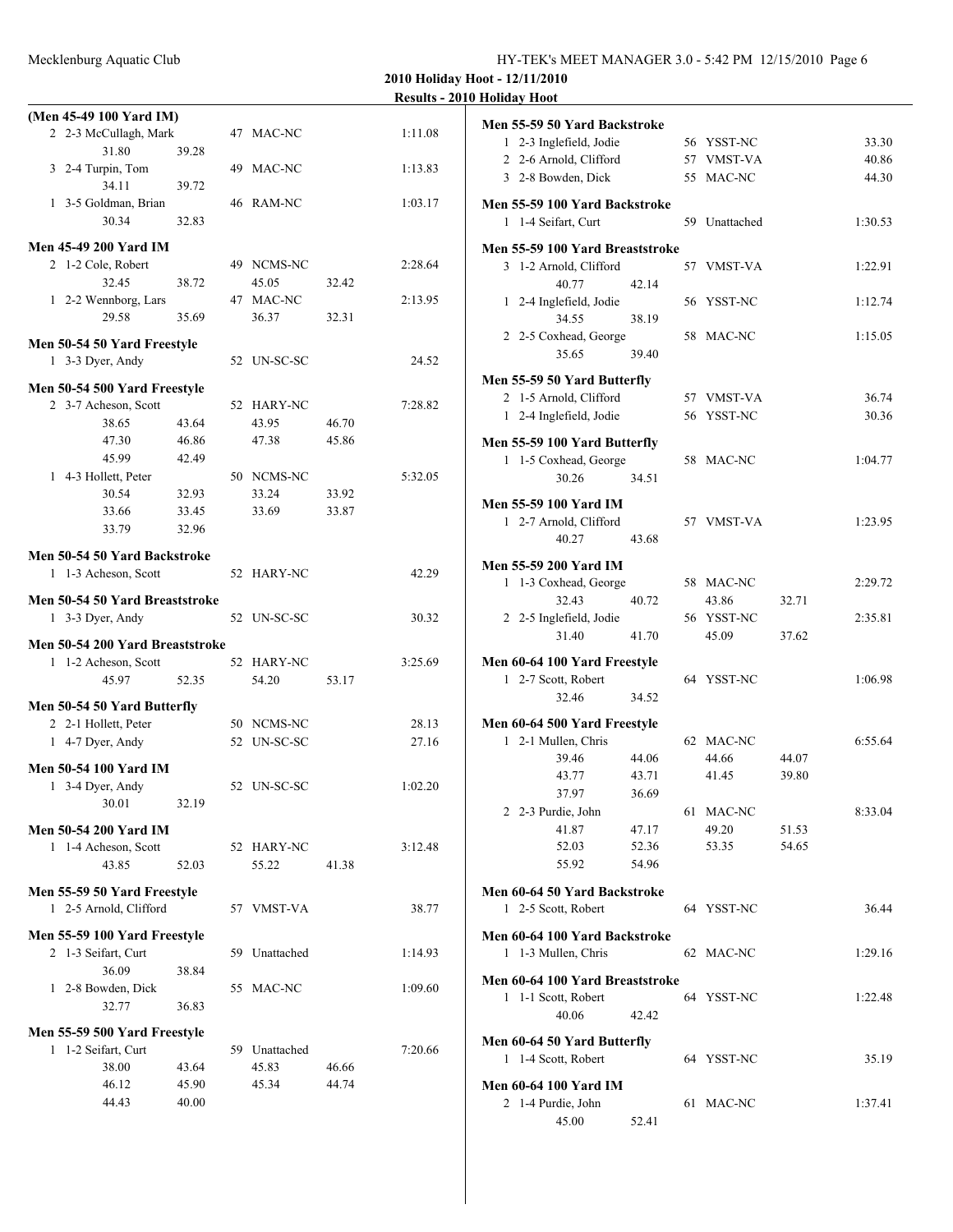Mecklenburg Aquatic Club HY-TEK's MEET MANAGER 3.0 - 5:42 PM 12/15/2010 Page 7

38.78 27.58 35.67 23.38

1:36.32

 $1:41.18$ 

1:36.74

 $2:16.48$ 

 $2:22.29$ 

**2010 Holiday Hoot - 12/11/2010 Results - 2010 Holiday Hoot**

| (Men 60-64 100 Yard IM)<br>1 2-6 Scott, Robert       |         | 64 YSST-NC            |                          | 1:17.98 | Women 45+200 Yard Freestyle Relay                  |       |                        |                                                     |         |
|------------------------------------------------------|---------|-----------------------|--------------------------|---------|----------------------------------------------------|-------|------------------------|-----------------------------------------------------|---------|
| 37.10                                                | 40.88   |                       |                          |         | 1 MAC-NC<br>1) Roeth, Cynthia W49                  |       | A                      |                                                     | 2:18.22 |
| Men 65-69 50 Yard Freestyle                          |         |                       |                          |         | 3) Andersen, Kathy W55                             |       |                        | 2) Montgomery, Vicky W50<br>4) Souther, Carolyn W47 |         |
| 1 2-1 White, Bernie                                  |         | 67 CSM-NC             |                          | 30.29   | 36.71                                              | 50.34 | 24.20                  | 26.97                                               |         |
|                                                      |         |                       |                          |         |                                                    |       |                        |                                                     |         |
| Men 65-69 50 Yard Backstroke                         |         |                       |                          |         | Men 25+200 Yard Freestyle Relay                    |       |                        |                                                     |         |
| 1 1-2 White, Bernie                                  |         | 67 CSM-NC             |                          | 42.24   | 1 NCMS-NC                                          |       | A                      |                                                     | 1:36.32 |
| Men 65-69 50 Yard Breaststroke                       |         |                       |                          |         | 1) Byers, Christopher M45<br>3) Hollett, Peter M50 |       | 2) Miller, Doug M40    | 4) Scheerhorn, Andrew M28                           |         |
| 1 1-4 White, Bernie                                  |         | 67 CSM-NC             |                          | 45.17   | 25.70                                              | 24.31 | 24.71                  | 21.60                                               |         |
| Men 65-69 50 Yard Butterfly                          |         |                       |                          |         | 2 YSST-NC                                          |       | A                      |                                                     | 1:41.18 |
| 1 2-6 White, Bernie                                  |         | 67 CSM-NC             |                          | 33.04   | 1) Ross, David M32                                 |       |                        | 2) Vanmeter, Patrick M39                            |         |
|                                                      |         |                       |                          |         | 3) Hall, Jeff M45                                  |       | 4) Guidry, Brian M46   |                                                     |         |
| Men 70-74 50 Yard Freestyle                          |         |                       |                          |         | 24.39                                              | 23.91 | 27.04                  | 25.84                                               |         |
| 1 2-2 Clark, Jerry                                   |         | 73 CSM-NC             |                          | 31.90   | 3 MAC-NC                                           |       | A                      |                                                     | 1:44.01 |
| Men 70-74 500 Yard Freestyle                         |         |                       |                          |         | 1) Eustis, William M35                             |       | 2) Smith, Jason M28    |                                                     |         |
| 1 2-2 Clark, Jerry                                   |         | 73 CSM-NC             |                          | 7:18.84 | 3) Sturgis, Jason M38                              |       | 4) Terndrup, Seth M34  |                                                     |         |
| 40.86                                                | 44.30   | 45.24                 | 45.65                    |         | 27.14                                              | 26.84 | 26.39                  | 23.64                                               |         |
| 44.71                                                | 43.76   | 42.93                 |                          |         | Men 35+200 Yard Freestyle Relay                    |       |                        |                                                     |         |
|                                                      | 43.39   |                       |                          |         | 1 MAC-NC                                           |       | B                      |                                                     | 1:35.71 |
|                                                      |         |                       |                          |         | 1) Pistorio, Tygie M44                             |       | 2) Davis, Bill M43     |                                                     |         |
| Men 75-79 50 Yard Freestyle<br>1 2-3 Kortheuer, John |         | 79 GCYM               |                          | 34.78   | 3) Finn, John M42                                  |       | 4) Brewick, Noel M42   |                                                     |         |
| 2 2-6 Huson, John                                    |         | 76 HARY-NC            |                          | 40.88   | 23.93                                              | 24.50 | 24.56                  | 22.72                                               |         |
| 3 2-7 DePaul, Don                                    |         | 77 HARY-NC            |                          | 1:27.11 | 2 MAC-NC                                           |       | A                      |                                                     | 1:36.74 |
|                                                      |         |                       |                          |         | 1) Andersen, Morten M40                            |       | 2) Lyman, BJ M44       |                                                     |         |
| Men 75-79 50 Yard Backstroke                         |         |                       |                          |         | 3) Pegram, Steve M41                               |       |                        | 4) Schultz, Norman M44                              |         |
| 1 1-5 DePaul, Don                                    |         | 77 HARY-NC            |                          | 1:27.04 | 23.98                                              | 25.55 | 24.17                  | 23.04                                               |         |
| Men 75-79 50 Yard Breaststroke                       |         |                       |                          |         | Men 45+200 Yard Freestyle Relay                    |       |                        |                                                     |         |
| 2 1-5 Huson, John                                    |         | 76 HARY-NC            |                          | 51.03   | 1 MAC-NC                                           |       | A                      |                                                     | 1:45.66 |
| 3 1-6 DePaul, Don                                    |         | 77 HARY-NC            |                          | 1:45.36 | 1) McCullagh, Mark M47                             |       |                        | 2) Wennborg, Lars M47                               |         |
| 1 2-6 Kortheuer, John                                |         | 79 GCYM               |                          | 41.38   | 3) Turpin, Tom M49                                 |       | 4) Smith, Stratton M46 |                                                     |         |
| Men 75-79 50 Yard Butterfly                          |         |                       |                          |         | 25.82                                              | 25.42 | 28.14                  | 26.28                                               |         |
| 1 1-7 DePaul, Don                                    |         | 77 HARY-NC            |                          | 1:38.03 | Men 55+200 Yard Freestyle Relay                    |       |                        |                                                     |         |
|                                                      |         |                       |                          |         | 1 MAC-NC                                           |       | A                      |                                                     | 2:07.18 |
| Men 75-79 200 Yard Butterfly                         |         |                       |                          |         | 1) Bowden, Dick M55                                |       | 2) Purdie, John M61    |                                                     |         |
| 1 1-2 Huson, John                                    |         | 76 HARY-NC            |                          | 4:46.33 | 3) Mullen, Chris M62                               |       |                        | 4) Coxhead, George M58                              |         |
| 56.73                                                | 1:11.32 | 1:18.33               | 1:19.95                  |         | 31.62                                              | 35.90 | 32.53                  | 27.13                                               |         |
| Men 75-79 100 Yard IM                                |         |                       |                          |         | Mixed 25+200 Yard Medley Relay                     |       |                        |                                                     |         |
| 1 1-5 DePaul, Don                                    |         | 77 HARY-NC            |                          | 3:25.55 | 1 YSST-NC                                          |       | A                      |                                                     | 2:16.48 |
| 1:38.48                                              | 1:47.07 |                       |                          |         | 1) Ross, David M32                                 |       | 2) Lackey, Carrie W32  |                                                     |         |
| Women 25+200 Yard Freestyle Relay                    |         |                       |                          |         | 3) Vanmeter, Patrick M39                           |       |                        | 4) Thomas, Nicole W39                               |         |
| 1 YSST-NC                                            |         | A                     |                          | 2:10.95 | 30.13                                              | 42.05 | 27.77                  | 36.53                                               |         |
| 1) Vanderfleet-Scott, Jill W56                       |         | 2) Thomas, Nicole W39 |                          |         | 2 NCMS-NC                                          |       | A                      |                                                     | 2:22.29 |
| 3) Lackey, Carrie W32                                |         | 4) Harrill, Kiran W44 |                          |         | 1) Bear, Shelley W43                               |       |                        | 2) Nino-Acosta, Hernan M34                          |         |
| 32.59                                                | 38.05   | 31.33                 | 28.98                    |         | 3) Bill, Kimberly W29                              |       | 4) Ruebel, Deb W54     |                                                     |         |
| Women 35+200 Yard Freestyle Relay                    |         |                       |                          |         | 37.58                                              | 39.48 | 28.33                  | 36.90                                               |         |
| 1 MAC-NC                                             |         | A                     |                          | 2:00.63 | Mixed 35+200 Yard Medley Relay                     |       |                        |                                                     |         |
| 1) Rhodes, Jerrie Lynn W43                           |         |                       | 2) Dempsey, Michelle W40 |         | 1 YSST-NC                                          |       | A                      |                                                     | 1:40.89 |
| 3) Hecimovich, Beth W44                              |         | 4) Bonfilio, Dawn W42 |                          |         | 1) Vanderfleet-Scott, Jill W56                     |       |                        | 2) Inglefield, Jodie M56                            |         |
| 29.74                                                | 31.93   | 30.99                 | 27.97                    |         | 3) Hall, Jeff M45                                  |       | 4) Harrill, Kiran W44  |                                                     |         |
|                                                      |         |                       |                          |         | 38.58                                              | 16.92 | 16.33                  | 29.06                                               |         |
|                                                      |         |                       |                          |         | 2 MAC-NC                                           |       | A                      |                                                     | 2:05.41 |
|                                                      |         |                       |                          |         | 1) Dempsey, Michelle W40                           |       | 2) Brewick, Noel M42   |                                                     |         |
|                                                      |         |                       |                          |         | 3) Rhodes, Jerrie Lynn W43<br>38.78                | 27.58 | 35.67                  | 4) Schultz, Norman M44<br>23.38                     |         |
|                                                      |         |                       |                          |         |                                                    |       |                        |                                                     |         |